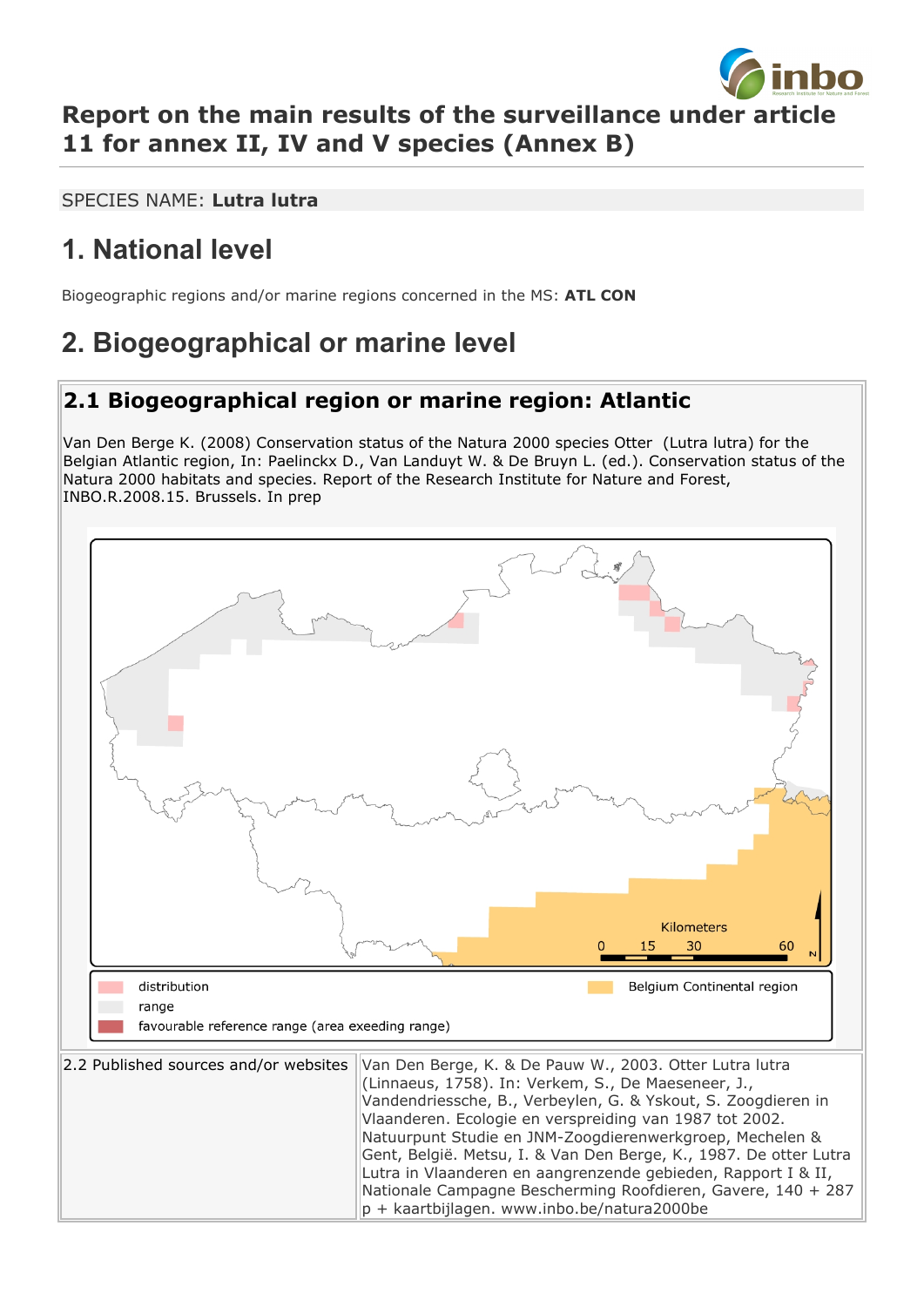### **2.3 Range of species in the biogeographic region or marine region**

| 2.3.1 Surface range of the species in<br>km2    | 2672                                                                                                      |  |
|-------------------------------------------------|-----------------------------------------------------------------------------------------------------------|--|
| 2.3.2 Date of range determination               | 1987-2006                                                                                                 |  |
| 2.3.3 Quality of data concerning range          | Moderate e.g. based on partial data with some extrapolation                                               |  |
| $ 2.3.4$ Range trend                            | Stable $(=)$                                                                                              |  |
| 2.3.5 Range trend magnitude (km2) -<br>optional | ۱O                                                                                                        |  |
| 2.3.6 Range trend period                        | 1987-2006                                                                                                 |  |
| 2.3.7 Reasons for reported trend                | Direct human influence (restoration, deterioration, destruction)<br>Indirect anthropo(zoo)genic influence |  |
| Other (specify)                                 | N/A                                                                                                       |  |

### **2.4 Population of the species in the biogeographic region or marine region**

| 2.4.1 Population size estimation                                         |                                                                                                                                                                                                                                                                                                                                                                                                                                                                      |                  |  |  |
|--------------------------------------------------------------------------|----------------------------------------------------------------------------------------------------------------------------------------------------------------------------------------------------------------------------------------------------------------------------------------------------------------------------------------------------------------------------------------------------------------------------------------------------------------------|------------------|--|--|
| Minimum population                                                       | Maximum population                                                                                                                                                                                                                                                                                                                                                                                                                                                   | Population units |  |  |
| 0                                                                        | 7                                                                                                                                                                                                                                                                                                                                                                                                                                                                    | Grids            |  |  |
| 2.4.2 Date of population estimation                                      | 1987-2006                                                                                                                                                                                                                                                                                                                                                                                                                                                            |                  |  |  |
| 2.4.3 Method used for population<br>estimation                           | Extrapolation from surveys of part of the population or from<br>sampling                                                                                                                                                                                                                                                                                                                                                                                             |                  |  |  |
| 2.4.4 Quality of population data                                         | Moderate e.g. based on partial data with some extrapolation                                                                                                                                                                                                                                                                                                                                                                                                          |                  |  |  |
| 2.4.5 Population trend                                                   | Stable $(=)$                                                                                                                                                                                                                                                                                                                                                                                                                                                         |                  |  |  |
| 2.4.6 Population trend magnitude                                         | N/A                                                                                                                                                                                                                                                                                                                                                                                                                                                                  |                  |  |  |
| 2.4.7 Population trend period                                            | 1987-2006                                                                                                                                                                                                                                                                                                                                                                                                                                                            |                  |  |  |
| 2.4.8 Reasons for reported trend                                         | Direct human influence (restoration, deterioration, destruction)<br>Indirect anthropo(zoo)genic influence                                                                                                                                                                                                                                                                                                                                                            |                  |  |  |
| Other (specify)                                                          | N/A                                                                                                                                                                                                                                                                                                                                                                                                                                                                  |                  |  |  |
| 2.4.9 Justification of % thresholds for<br>trends (optional)             | N/A                                                                                                                                                                                                                                                                                                                                                                                                                                                                  |                  |  |  |
| 2.4.10 Main pressures                                                    | 110 Use of pesticides<br>150 Restructuring agricultural land holding<br>151 - removal of hedges and copses<br>220 Leisure fishing<br>243 - trapping, poisoning, poaching<br>502 - roads, motorways<br>621 - nautical sports<br>701 - water pollution<br>801 - polderisation<br>803 - infilling of ditches, dykes, ponds, pools, marshes or pits<br>830 Canalisation<br>870 Dykes, embankments, artificial beaches, general<br>967 - antagonism with domestic animals |                  |  |  |
| 2.4.11 Threats                                                           | 110 Use of pesticides<br>150 Restructuring agricultural land holding<br>151 - removal of hedges and copses<br>220 Leisure fishing<br>243 - trapping, poisoning, poaching<br>502 - roads, motorways<br>621 - nautical sports<br>701 - water pollution<br>870 Dykes, embankments, artificial beaches, general<br>967 - antagonism with domestic animals                                                                                                                |                  |  |  |
| 2.5 Habitat for the species in the biogeographic region or marine region |                                                                                                                                                                                                                                                                                                                                                                                                                                                                      |                  |  |  |